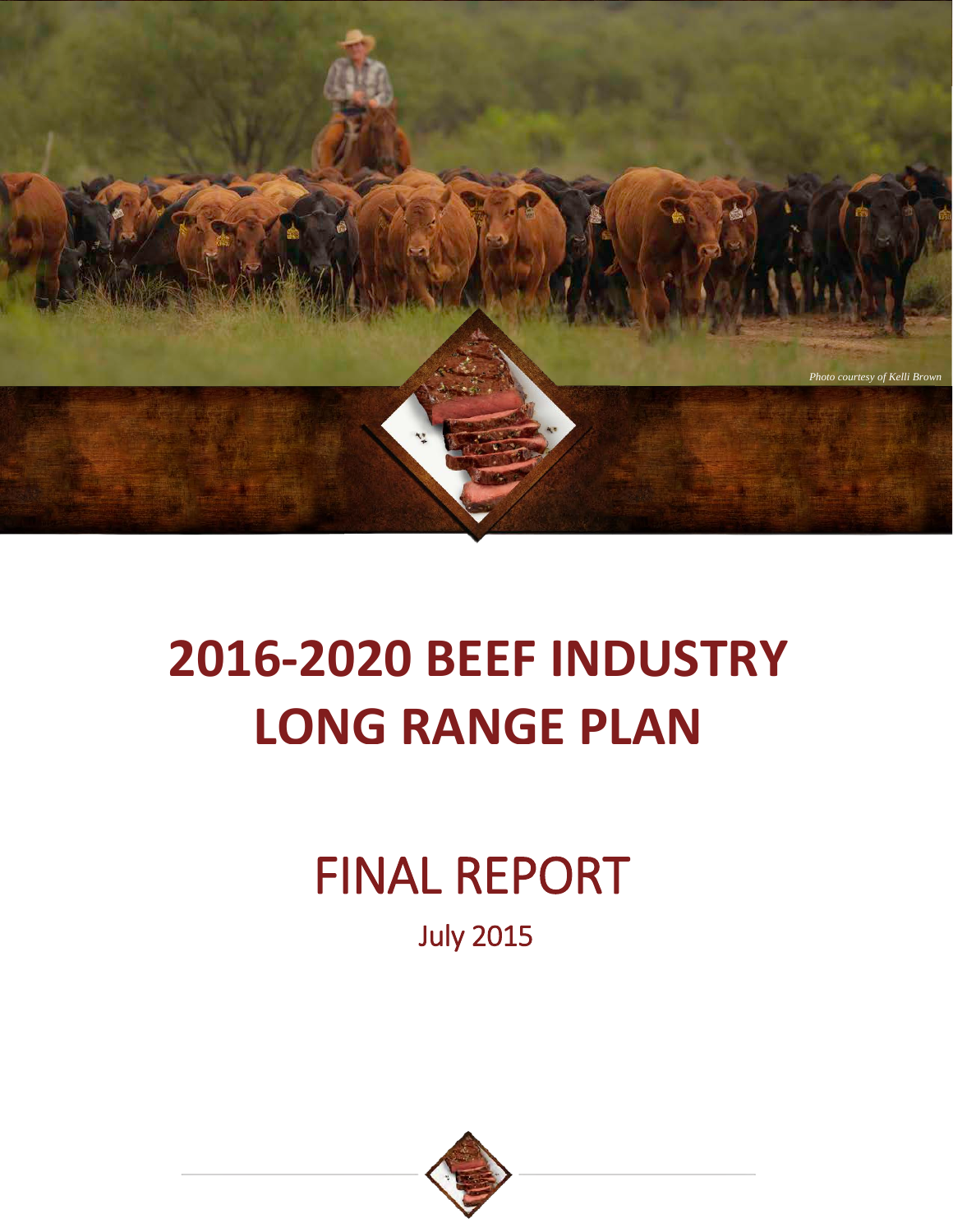# Contents

| Core Strategy: Protect and enhance the business and political climate for beef15 |
|----------------------------------------------------------------------------------|
|                                                                                  |
|                                                                                  |

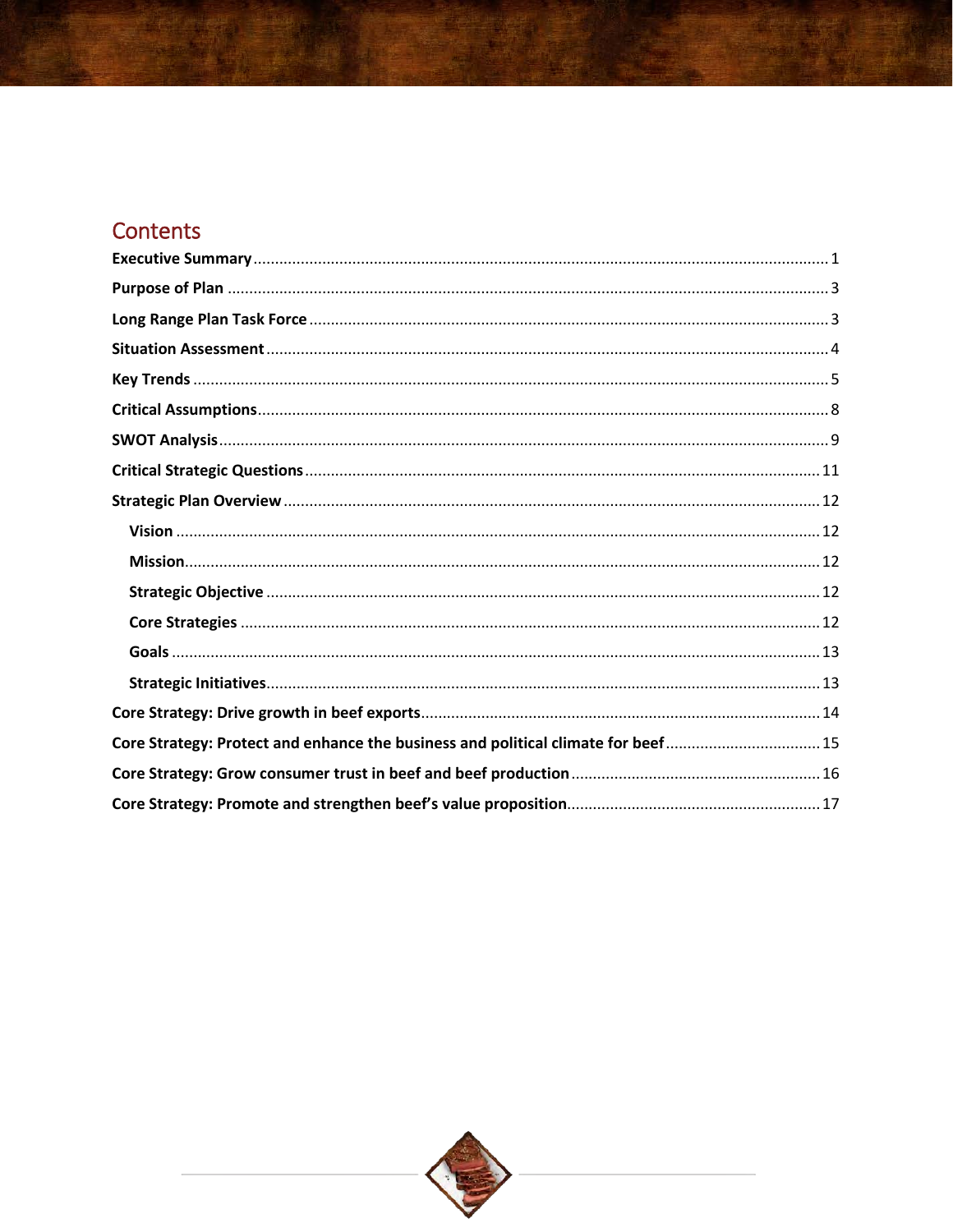## <span id="page-2-0"></span>Executive Summary

The U.S. beef industry has faced enormous challenges since the turn of the century. Droughts, record-high feed prices, record-low cow numbers and an increasingly burdensome regulatory environment have made it difficult for even the most committed and financially stable industry stakeholders. Fortunately, the tide is turning. Domestic beef demand has increased each of the last four years, all classes of cattle and calves are trading in significantly higher trading ranges than ever before and the U.S. cowherd is beginning to grow. Additionally, growth in the global middle class coupled with U.S. beef producers' skill in producing high quality beef has resulted in increased export demand with beef exports adding more than \$300 per head in value. The future holds tremendous promise for an industry focused on meeting the changing needs and preferences of domestic and international consumers, but presents continued challenges in the areas of government policy, consumer perceptions and activists' agendas.

In December, 2014, 16 leaders from across the entire beef value chain embarked on a longrange planning process. The purpose of this task force was to assess the current situation, anticipate key issues and trends impacting the beef community, and develop a five-year strategic plan to guide the efforts and focus the resources of the U.S. beef industry.

The task force defined the mission of the U.S. beef industry as, *"a beef community dedicated to growing beef demand by producing and marketing the safest, healthiest, most delicious beef that satisfies the desires of an increasing global population while responsibly managing our livestock and natural resources."* 

Recognizing the increasingly global landscape of the beef industry, the growing demand among the world's middle class for high-quality protein, and the need to differentiate beef from competitive alternatives, the group framed the following vision:

#### *"To responsibly produce the most trusted and preferred protein in the world."*

The task force agreed the single most important strategic objective the industry should pursue is increasing beef demand and established a specific objective to "**increase the wholesale beef demand index by 2 percent annually over the next five years."** Achieving that objective will require resources be committed and actions taken on four core strategies:

## • **Drive growth in beef exports**

This strategy focuses on gaining access to key markets, adopting an animal I.D. traceability system and promoting the unique attributes of U.S. beef to foreign consumers.

## • **Protect and enhance the business and political climate for beef**

This strategy begins with motivating stakeholders to become more engaged in policy concerns to improve the industry's effectiveness in managing political and regulatory issues that threaten the overall business climate of beef production. It must also include efforts to ensure beef's inclusion in dietary recommendations, the

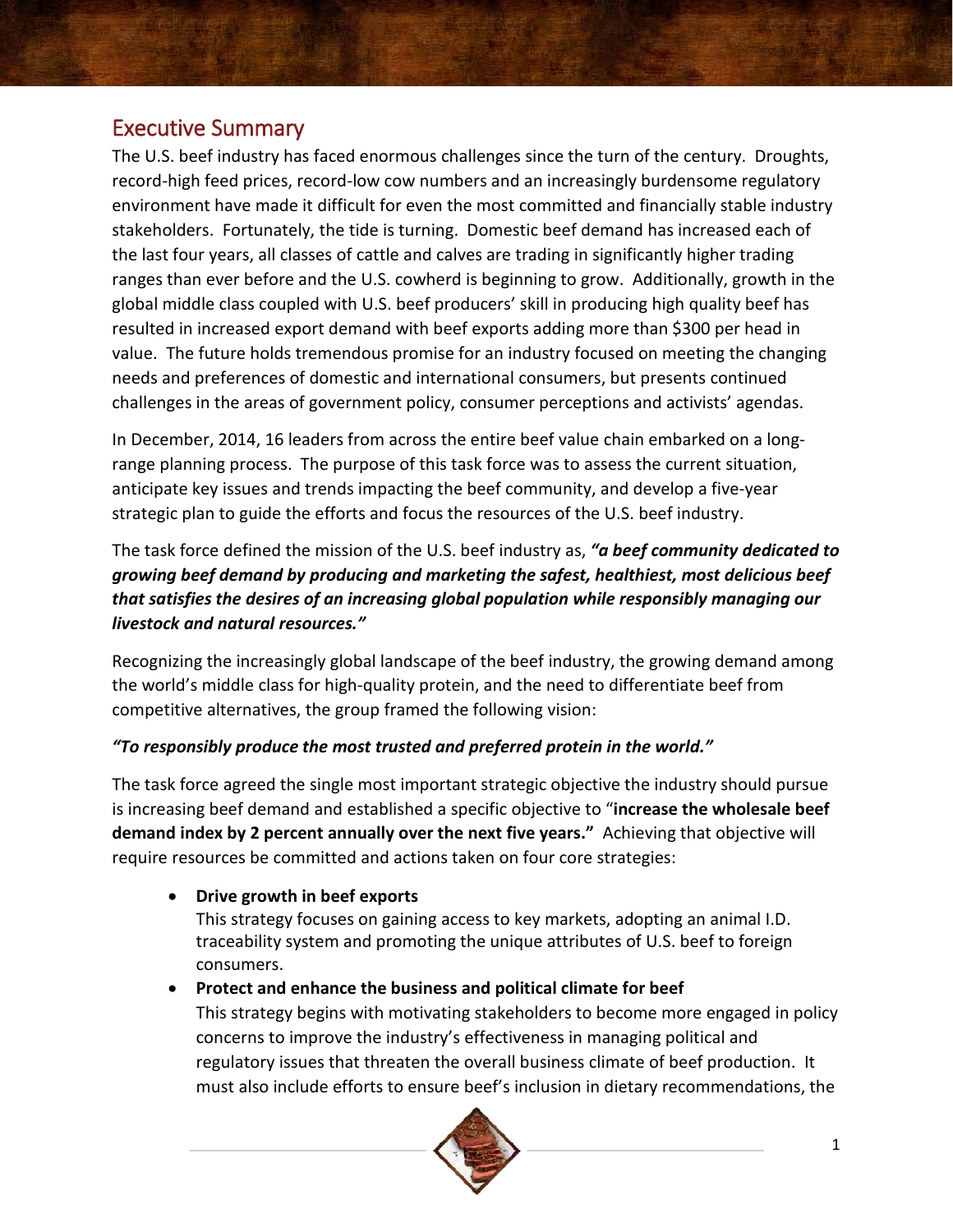exploration of new production technologies to replace ineffective or unacceptable production inputs or methods, and a crisis prevention and management plan to prepare the industry to manage key risks and vulnerabilities. Finally, strategies must be developed to attract, develop and enable the next generation of beef industry stakeholders while simultaneously becoming more proactive in supporting global food security messages and activities.

#### • **Grow consumer trust in beef and beef production** This strategy includes a critical focus on antibiotic stewardship, the implementation of a certification/verification program and continued investment in beef safety initiatives. Moreover, the industry must engage the entire beef community in building consumer trust and collaborate with a broader group of industry partners and outside organizations to protect beef's image.

#### • **Promote and strengthen beef's value proposition**

This strategy is designed to revolutionize beef merchandising, invest in research to communicate beef's nutritional benefits and capitalize on media technologies to communicate beef's value proposition and connect directly with consumers. Furthermore, the industry must effectively respond to consumer-based market signals with product improvements and increased production efficiencies while continuing an industry-wide commitment to measuring, improving and communicating progress in beef industry sustainability.

While many other strategies and initiatives could be added to this list, the task force fully recognized the limited resource base within the beef industry and recommends that industry organizations focus those limited resources on making measurable progress on the most impactful initiatives.

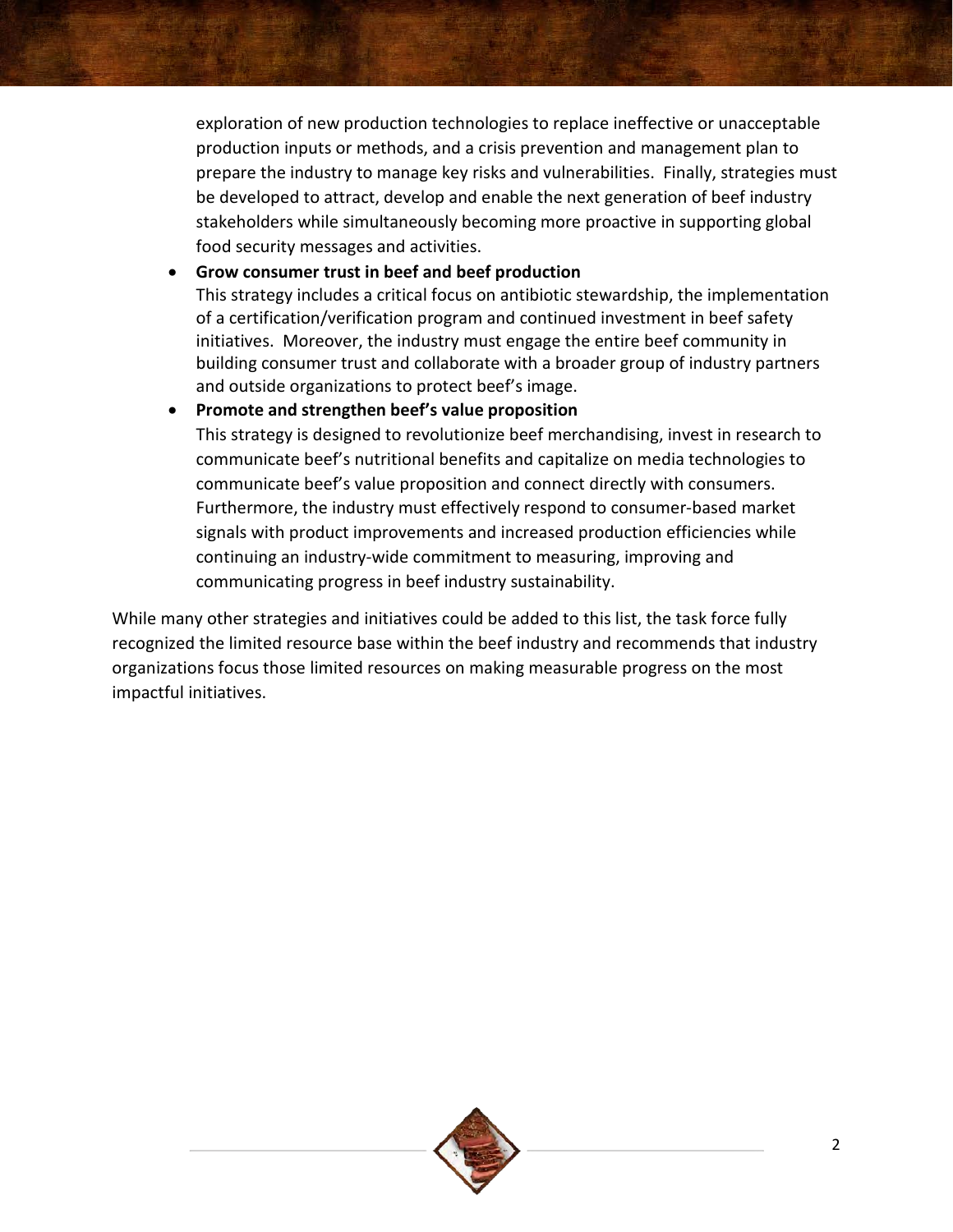# <span id="page-4-0"></span>Purpose of Plan

The United States Beef Industry is a highly diverse and segmented industry. Thousands of affiliated businesses including suppliers, veterinarians, packers and processors work alongside more than 600,000 beef and dairy operators to produce, process and market more than 24 billion pounds of beef valued at nearly \$100 billion annually. While the diverse tastes and preferences of domestic and foreign consumers, coupled with a wide variety of production methods, offer a vast array of business models and marketing opportunities, some issues impact all stakeholders' ability to profitably produce and market beef while managing resources responsibly and sustainably.

Every five years, the beef industry develops a long range plan. The purpose of this plan is to develop strategies that focus the energies and efforts of beef industry stakeholders by surveying the market environment, assessing the industry's resources and capabilities, and identifying current/potential opportunities and threats. The usefulness of this plan extends far beyond industry organizations, but it is expected to provide specific guidance to the leaders of the sponsoring entities – including the Cattlemen's Beef Board, The Federation of State Beef Councils and the National Cattlemen's Beef Association. While this plan uses the terms "beef industry" and "beef community", it is meant to be inclusive of the beef, veal and dairy segments.

This long range plan is designed to help achieve specific goals by focusing the work of beef industry stakeholders and identifying the fundamental strategies that must be executed to sustain and strengthen the United States beef industry. Additionally, this plan provides directional guidance into some of the strategic initiatives that industry organizations should pursue over the next five years (2016-2020), without being too prescriptive in terms of the specific tactics that could be used to achieve strategic goals and objectives.

Not only will the sponsoring organizations use this plan to create their budgets and annual plans of work, but the task force expects allied industry partners and other stakeholders will seek opportunities to align their individual business plans with this long range plan and find ways to support the specific industry-wide strategies and initiatives outlined in this document.

# <span id="page-4-1"></span>Long Range Plan Task Force

The Long Range Planning Task Force was comprised of the following industry leaders representing the entire beef value chain: Jerry Bohn, General Manager, Pratt Feeders LLC; Kim Brackett, Owner/Operator, Brackett Ranches; Tom Brink, Owner/Operator, Top Dollar Angus, Inc.; Donnell Brown, Owner/Operator, R.A. Brown Ranch; John Butler, CEO, Beef Marketing Group; Barry Carpenter, CEO, North American Meat Institute; Lynn Delmore, PhD, Meat Safety and Quality Consultant and Adjunct Professor; Barbara Stevenson Jackson, Owner/Operator, Animal Health Express and Red Rock Feeding Company; Molly McAdams, PhD, Retail and Food Industry Consultant; Kevin Pond, PhD, Department Head, Animal Sciences, Colorado State

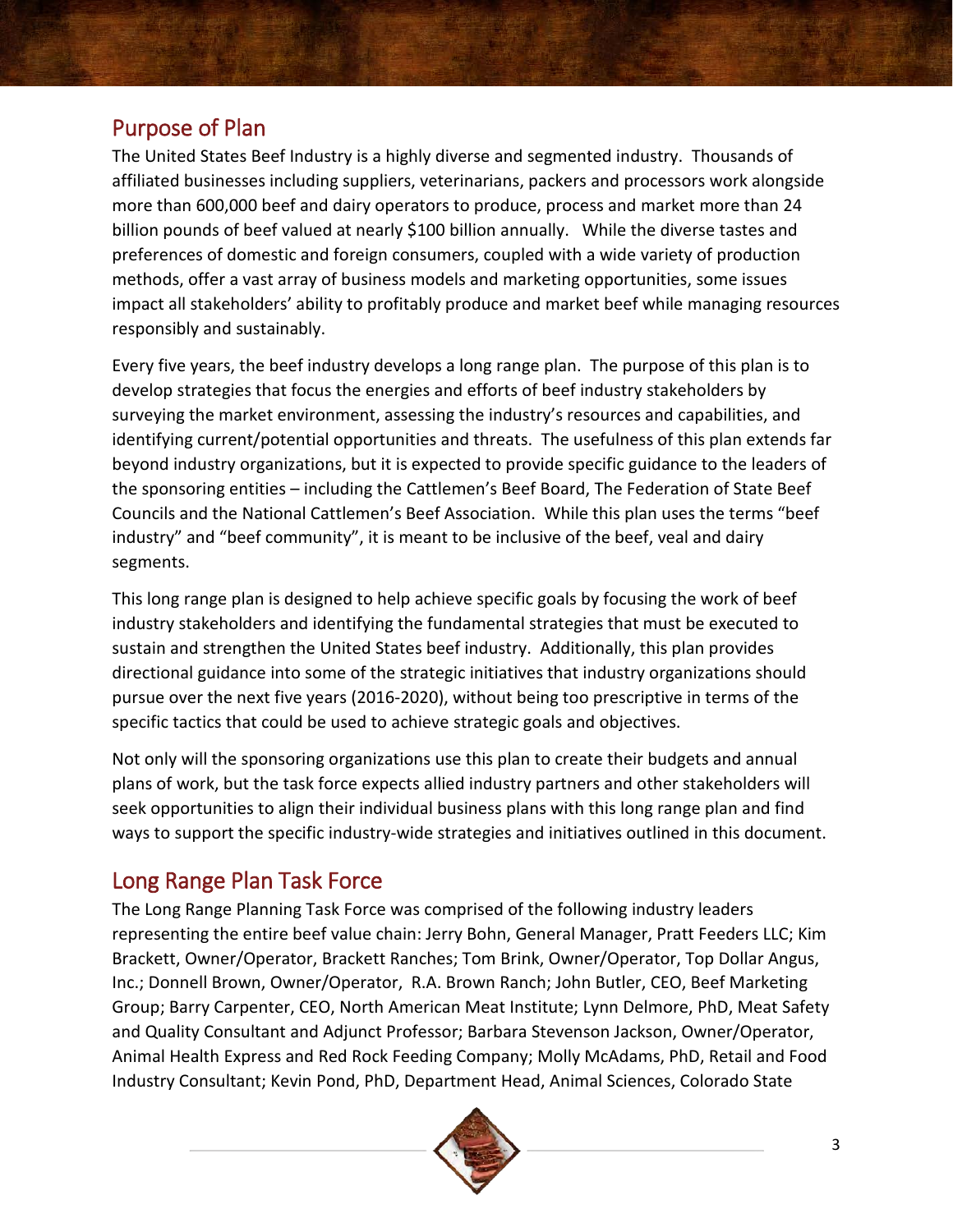University; Bill Rishel, Owner/Operator Rishel Angus; Don Schiefelbein, Owner/Operator, Schiefelbein Farms; Brad Scott, Owner/Operator, Scott Brothers Dairy; Eric Smith, Owner/Operator, Xtra Ranch; Tim Starks, Owner/Operator, Cherokee Auction Market; Jay Theiler, Executive Director, Marketing, Agri Beef Company. John Butler and Don Schiefelbein served as co-chairs of this task force.

The task force considered input from a variety of industry experts and, applying their own industry knowledge, participated in a rigorous planning process to craft a plan that provides both direction and focus to the beef industry. While there are many strategies that could be pursued that would strengthen the beef industry, the task force was cognizant of the limited resources currently available to the industry and recommends that organizations focus their resources on making measurable progress on fewer, more impactful initiatives.

## <span id="page-5-0"></span>Situation Assessment

The United States Beef industry has experienced significant challenge and volatility since the dawn of the new century. From the discovery of a cow with BSE in December of 2003, to highly publicized animal abuse cases, the negative press generated by the media frenzy around lean, finely textured beef, record high corn prices and a devastating drought, the beef industry has been no stranger to adversity. The implications of these issues and events are evident in shuttered packing plants, empty feedyards, pastures that have been converted to cropland and the general public's increasing interest in where and how food is produced. Today, record-low cattle numbers, coupled with supply constraints in other proteins, an improving economy, a global increase in protein demand and a demonstrated consumer preference for beef, have set the stage for some of the most prosperous times the beef industry has ever experienced.

In 2014, retail beef prices increased 13 percent and wholesale beef prices increased 23 percent year-over-year. All classes of cattle and calves traded in record ranges with fed cattle prices up 22 percent, feeder cattle prices up 40 percent and calf prices up a dramatic 45 percent versus 2013. Beef exports increased as well. In fact, in 2014, U.S. exports of beef and beef variety meats set an all-time value record of \$7.1 billion, an increase of nearly \$1 billion in just one year. While domestic per capita beef consumption shrunk approximately 10 pounds per person over the past 10 years, largely due to declining cattle supplies, beef demand, as measured by the wholesale beef demand index, has increased more than 30 percent in the last five years coming out of the recession. The bottom line is, industry stakeholders who successfully managed through export disruptions, droughts, record-high feed costs, short cattle supplies and public relations nightmares, have been rewarded.

As one looks toward the horizon, it is easy to see market dynamics are changing. An increase in moisture and improved markets motivated U.S. cattle producers to begin rebuilding the herd. In fact, the beef cow herd totaled 29.7 million head as of January 1, 2015 – a 600,000 head increase from a year earlier. Furthermore, heifers over 500 pounds retained for replacements

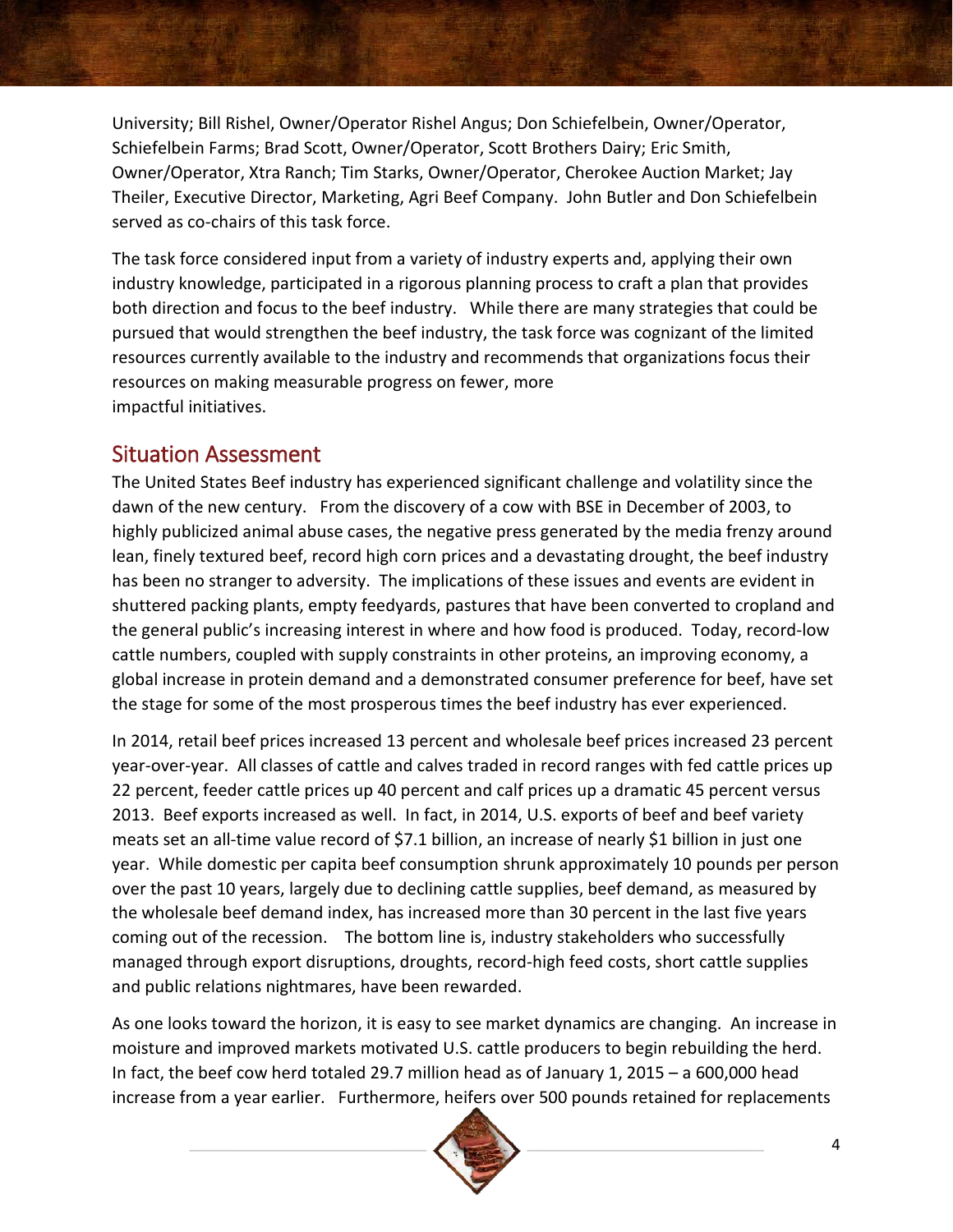were up 4.1 percent from a year earlier, signaling the beginning of the long-anticipated expansion phase. As importantly, competitive protein supplies are also growing. According to USDA projections, total meat and poultry production could reach a record high of 95 billion pounds in 2015, primarily due to increases in pork and poultry production. Barring an unforeseen supply disruption, this increase in cattle numbers and alternative protein supplies will likely create headwinds for everyone in the meat animal industry.

The fundamental question is, "Can the beef industry capitalize on the momentum of the last several years and position itself for continued economic prosperity and global demand growth, while managing the regulatory and legislative environments, and providing sound science and accurate information to inform global food decisions.

# <span id="page-6-0"></span>Key Trends

What follows is a high level summary of relevant data and key trends gathered from a number of industry experts, current articles and a variety of beef-related studies. The purpose is to provide background into some of the key insights generated by task force members that shaped this plan. In no way is this intended to represent a comprehensive overview of all the trends impacting the beef industry.

#### *Global Demand Growth*

Some of the most encouraging news for the animal protein industry is the projected growth in global population, and especially, growth in the global middle class. The global population is growing by 78 million people per year. More importantly, the global middle class is poised to double, from 2 billion people in 2012 to 4.9 billion people by 2030. Middle class spending in Asia alone is projected to grow 580 percent over the next 20 years - from \$4.8 billion in 2010 to \$32.6 billion in 2030. This means opportunity for beef producers who are willing and able to produce products that meet the demands of people with both an appetite and a budget for more meat.

## *Changing Consumer Preferences*

Domestic consumers and consumer preferences are changing. Consumers have an increased awareness of the importance of protein in their diet with 50 percent of consumers perceiving animal protein as the best source of protein. However, according to Midan Marketing/Meatingplace's Protein and the Plate research, 70 percent of consumers say they swap non-meat protein for fresh meat once a week or more.

Consumer cooking habits and meal preference are also changing. Time spent preparing a weeknight dinner for the family has decreased from 60 minutes in 1980 to 34 minutes today. Increasingly, consumers look to meat as an ingredient, rather than a center plate item. In fact, according to NPD's National Eating Trends report, in 2014, the number of at-home dining experiences using fresh meat as an ingredient surpassed the center plate treatment for the first

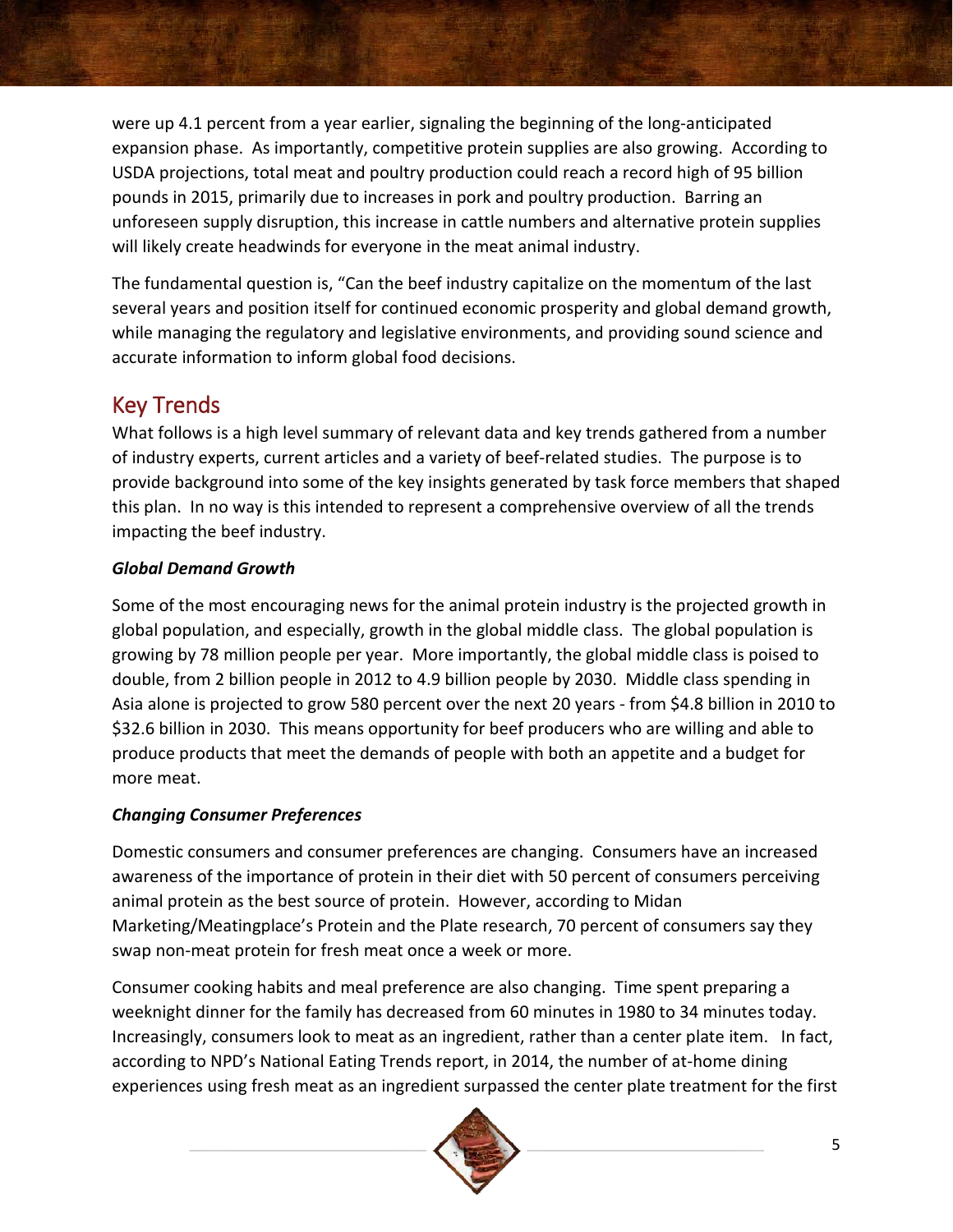time. Using meat as an ingredient has grown from 47 percent of all meals and snacks that include meat in 2004 to 51 percent by 2014. This appears to be driven partially by price, partially by convenience and partially by an increased interest in using meat as part of an ethnic cuisine. The Protein on the Plate research, conducted by NPD, documented that 42 percent of consumers who eat meat use fresh meat in a meal from an ethnic cuisine at least once a week. That proportion soars to 65 percent among 18 to 24 year olds.

American's fascination with ground beef is a trend all its own. Today, more than 60 percent of beef consumed at home is ground beef. Ninety percent of ground beef is being used as an ingredient in meals cooked at home. Ground beef also has an increasingly prominent role in meals away from home. According to NPD, 9 billion burgers were served through U.S. restaurants and foodservice in 2014 – a 3 percent gain over 2013 results.

#### *Health Perceptions of Beef*

Some consumers still have significant concerns regarding the healthfulness of beef. In fact, according to the March 2015 Consumer Beef Index, the top three reasons of consumers who are cutting back on their beef consumption are "health reasons" (38%), "other meats seem healthier" (35%) and they have an interest in "limiting cholesterol and fat (32%).

Most alarming, in 2015, the Dietary Guidelines Advisory Committee, in a departure from all previous committee recommendations, did not encourage lean meat as a food to increase. Ultimately, the 2015 Dietary Guidelines Advisory Committee issued the recommendation that Americans should consume diets "lower in red and processed meat."

## *Price and Perceived Value of Beef*

The price of all meats has increased the past several years, with beef leading the way. According to USDA, 2014's all-fresh beef retail value was \$5.60 per pound, an increase of 66 cents from 2013 prices. Not only have beef prices increased, the ratio between beef and pork prices have also increased. Over the past 10 years, the beef cutout has been approximately 2.1 times the pork cutout. As 2015 began, beef was edging closer to 3 times the price of pork. Similarly, the beef cutout to chicken breast ratio averaged approximately 1.10 for the past 10 years, but by early 2015 beef had increased to more than 1.8 times the price of chicken breast. While traditional wisdom suggests people generally prefer beef to chicken, in a recent Consumer Beef Index study, when asked which they preferred to eat for dinner, beef or chicken, consumers showed no preference. In fact, 34 percent of respondents either "strongly" or "somewhat" preferred chicken while 34 percent of respondents either "strongly" or "somewhat" preferred beef. However, when looking at how millennial parents, a key beef eating demographic, answered the same question, 34 percent preferred chicken while 31 percent preferred beef.

While many would agree that beef demand has remained surprisingly strong through significant price increases, NPD's recent Protein on the Plate research showed that 45 percent of

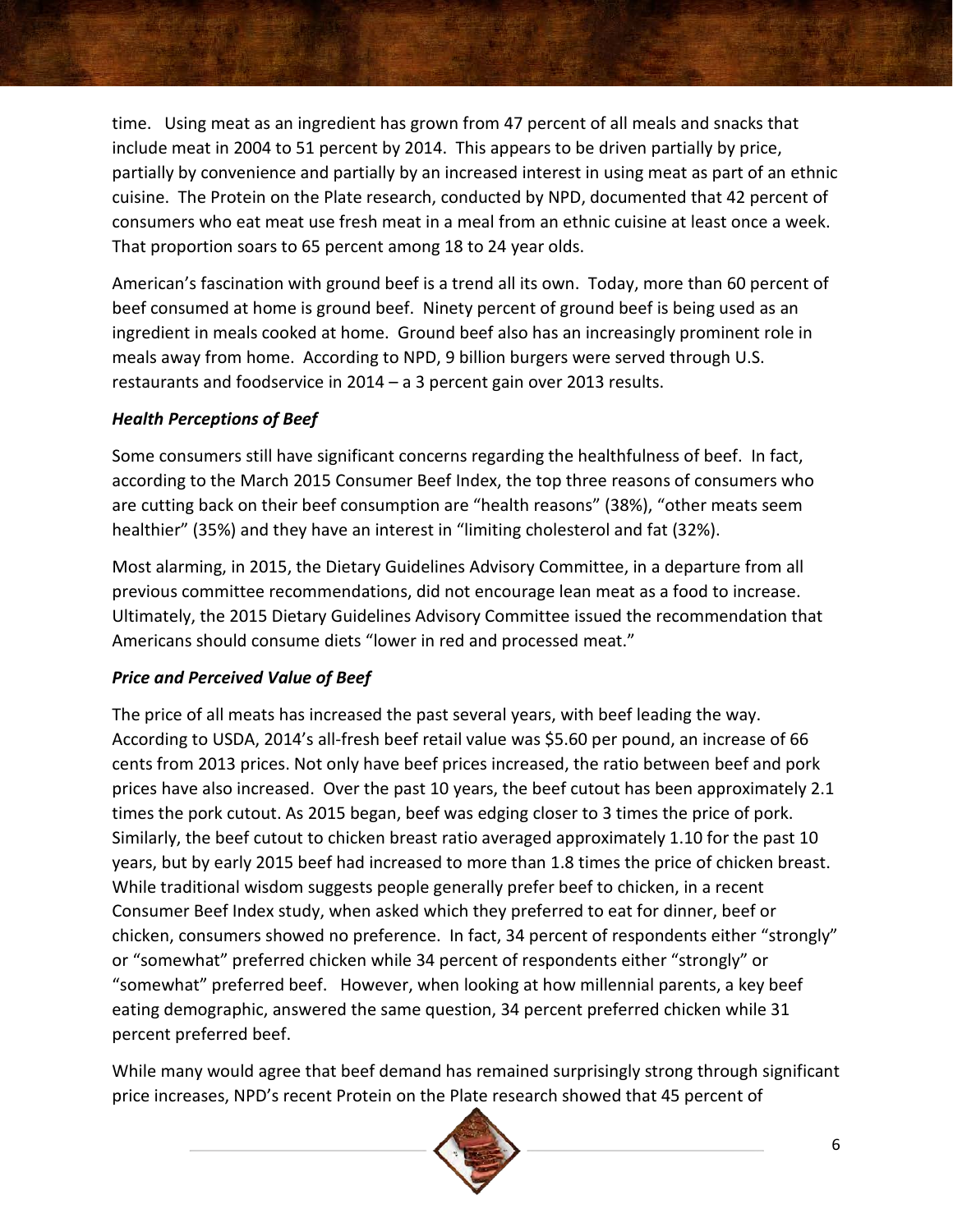respondents indicated the top reason for not eating fresh meat at home more often is that it's too expensive. The same study documented that almost 40 percent of consumers buy fresh meat only when it is on sale and 28 percent choose less expensive cuts than they did a year ago.

Simultaneously, the demand for premium meats, especially among affluent consumers, continues to grow. Mintel published research suggests that 24 percent of consumers with incomes of \$100,000 to \$149,000 and 31 percent of consumers with incomes in excess of \$150,000 say they "always or usually buy" premium meats.

The bottom line is that while beef will always be priced at a premium to other proteins, the industry must ensure that beef remains in a competitive range with these alternatives and that beef's differential advantage and overall value proposition is continually enhanced and effectively communicated to consumers.

## *Millennial Power*

Millennials, now represent nearly one out of every three consumers in America. Their attitudes, preferences and buying habits will shape consumer marketing for years to come. Encouragingly, millennials are demonstrating an increased interest in food and cooking. In fact, 52 percent of millennials, 21 to 32 years old, would rather go to a food festival than a music festival. Moreover, there is an increased trend among millennials to cook at home with 54 percent of millennials saying they would rather cook a meal at home rather than going out to eat and 64 percent of millennials suggest cooking is a stress reliever. This is great news for a product like beef that offers so many flexible options for preparing beef entrées and beef-based dishes.

Unfortunately, 54 percent of millennials say it's hard to know what cuts to choose in the meat case and 50 percent say they would buy more beef if they knew more about the different cuts. Not surprisingly, more than 86 percent of millennials own a smart phone and they use that technology aggressively in making shopping lists (47%), looking for coupons (44%) and finding recipes (38%). In fact, globally there are 10 billion recipe searches on the internet each year and 500 million of those are looking for beef recipes. Millennials also like talking about and sharing their dining experiences online, with 44 percent of millennials having posted a picture of food or drinks on social media. This underscores the need to leverage digital technology to engage and connect with millennials while equipping them with the information, inspiration and confidence they need to choose beef more often.

## *Interest in Animal Production Practices*

Regardless of age or demographics, consumers, retailers and restaurants are all becoming more interested in and concerned about animal production practices. A study conducted by Kansas State University documented a concerning gap between producers and consumers. While 73

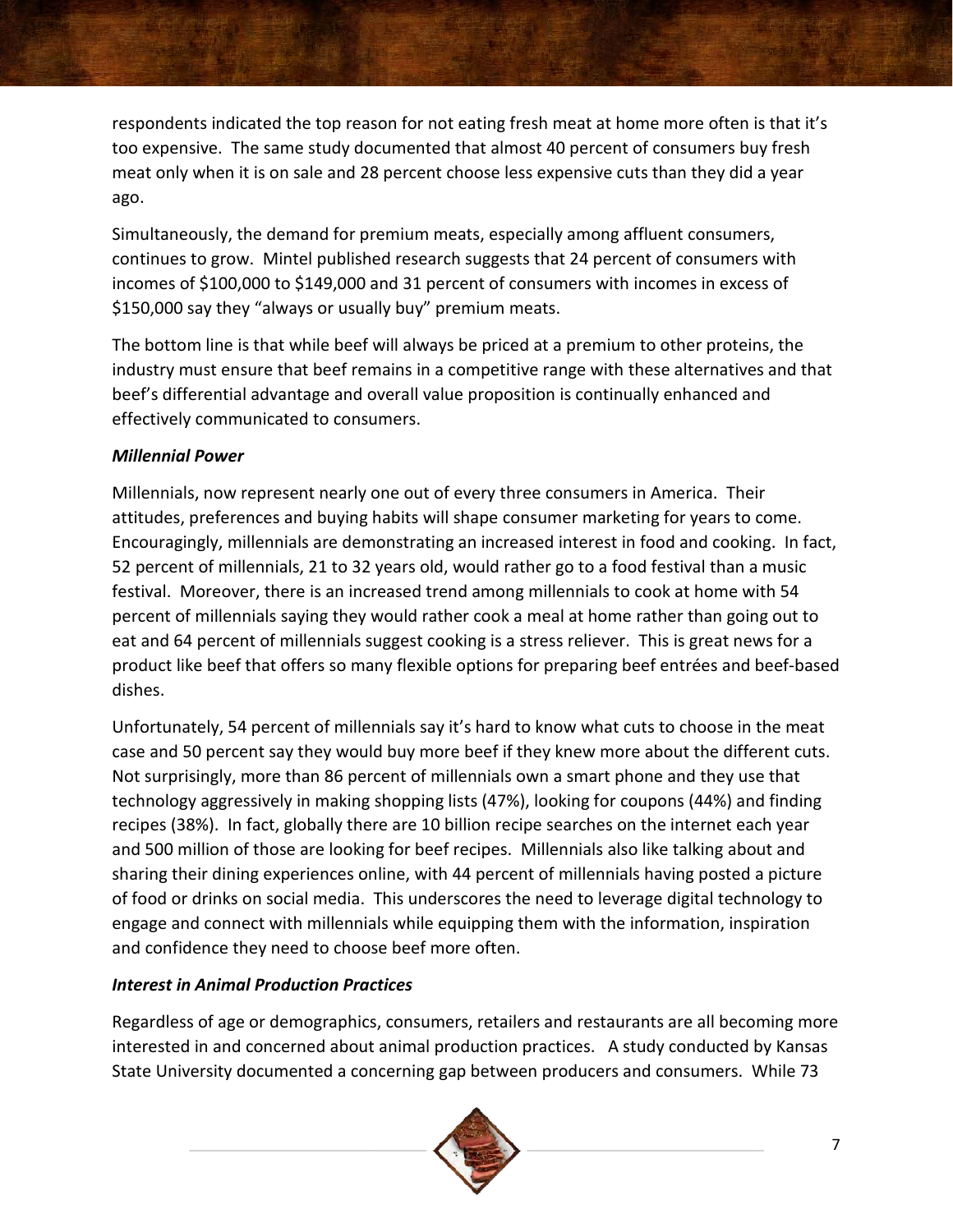percent of cow-calf producers believe U.S. farms and ranches provide appropriate overall care to their cattle, only 39 percent of the public believe this to be true.

Consumers also voice concerns about the inputs used in producing beef. According to a 2014 Technomic Consumer Survey, 70 percent of consumers say it's "important" or "very important" to purchase meat and poultry that is free of antibiotics and hormones and 63 percent say they are more likely to visit restaurants and other food service establishments they perceive to be environmentally or socially conscious. Likewise, food service operators confirmed the influence food production practices will have on their future purchasing decisions. When asked about the influence various factors will have on their purchasing decisions in the future, 4 out of 5 food service operators said "sustainably produced", "no hormones or antibiotics" and "humane animal treatment" will have "great" or "moderate" influence on their future purchasing decisions.

Clearly, consumers are demanding more transparency regarding food production and food production practices. This substantiates the need for the beef industry to continually evaluate and improve production and management practices while effectively anticipating and responding to the questions, issues and concerns consumers have about beef and beef production.

# <span id="page-9-0"></span>Critical Assumptions

In developing the long range plan for the beef industry, the task force assessed current industry dynamics, analyzed future issues and trends likely to impact the beef industry, and identified a set of critical planning assumptions. These planning assumptions helped form the strategies and initiatives necessary to succeed over the next five years:

- 1. There will be a growing global demand for protein.
- 2. Supplies of beef and competitive meats will increase.
- 3. Beef will continue to be priced high relative to other protein alternatives.
- 4. Consumers will continue to want to know where their food comes from and how it is produced.
- 5. There will be continued questions and concerns about the healthfulness of beef.
- 6. Animal and environmental activists will continue well-funded attacks against the beef industry (both publically and legislatively).
- 7. In the near term, feeders and packers will continue to struggle with issues relative to excess capacity due to the size of the United States' beef herd.
- 8. The U.S. cowherd will grow over the next five years.
- 9. Feeder calf prices will likely decrease over the next five years unless beef demand is improved.
- 10. There will be continued growth in technologies available to produce beef.
- 11. Regulatory pressure will increase across the entire beef industry.

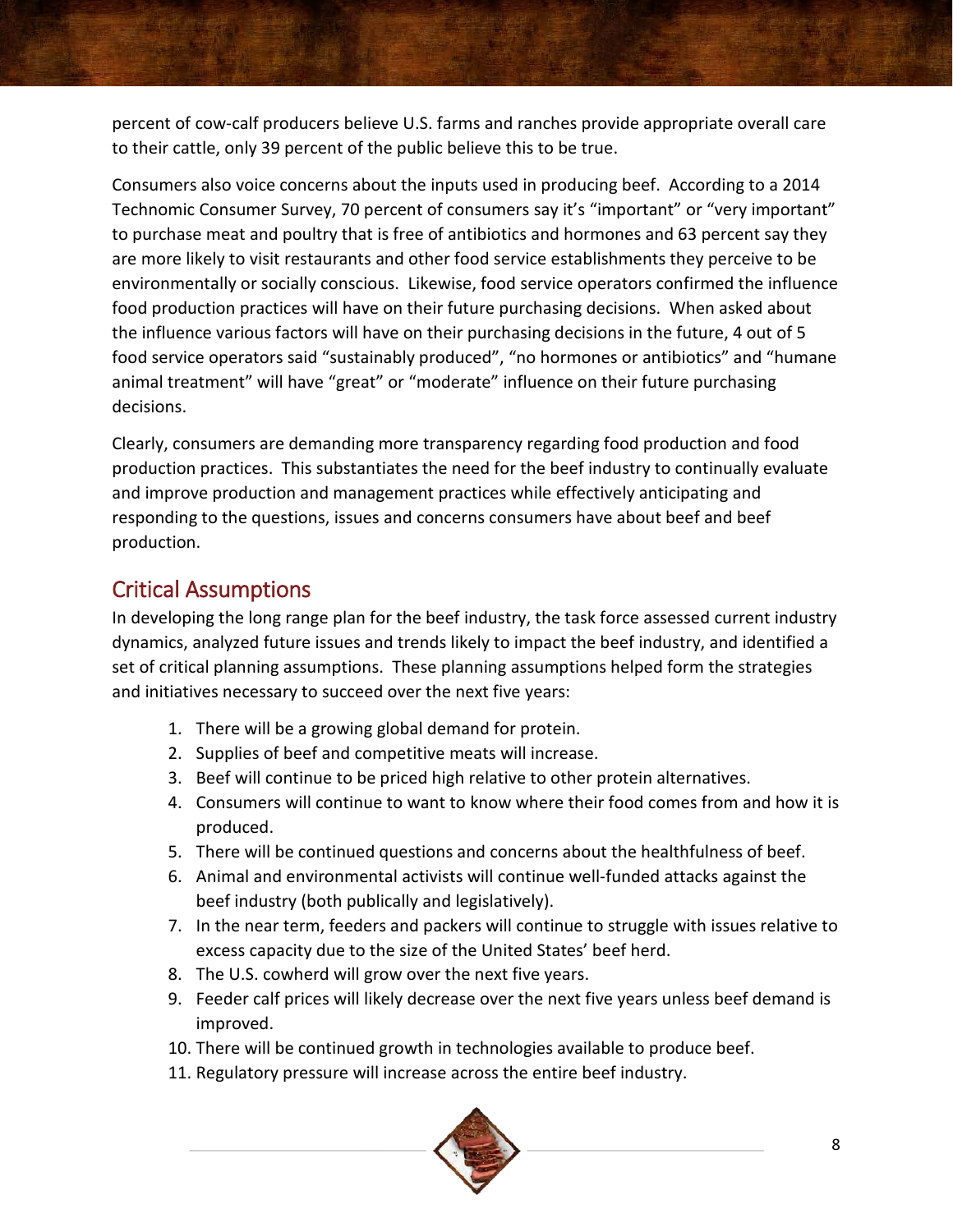# <span id="page-10-0"></span>SWOT Analysis

Based on their own personal expertise and the information gathered throughout the planning process, the task force identified the key strengths, weaknesses, opportunities and threats of the U.S. beef industry.

## **Strengths**

- 1. Quality and taste of beef
- 2. Strong global demand for our unique, differentiated, grain-fed product
- 3. The nutrient-rich profile of beef
- 4. The inherent ability for beef cattle to utilize land and resources not conducive to farming (cattle serve as a "natural recycler")
- 5. The brand equity of beef (highly craveable, highly saleable, the cowboy "halo" effect)
- 6. The U.S. has the most efficient beef production system in the world
- 7. Proven effectiveness of the U.S. beef industry's food safety system
- 8. Our beef community is built on a foundation of family farms and ranches
- 9. The U.S. has a global competitive advantage in beef genetics and genetic progress
- 10. The U.S. possesses a world-class knowledge base and state-of-the-art research capabilities in animal and meat science

## **Weaknesses**

- 1. Lack of a viable national traceability system (prevents access to global markets and may create an animal health threat)
- 2. Lack of consistently updated, widely-accepted and disseminated research
- 3. Insufficient resources to most effectively advocate for beef in Washington D.C.
- 4. Declining funding for critical beef and beef production research
- 5. The beef community's reluctance to address consumer preferences and perceptions
- 6. Lack of beef marketing, promotion and issues management resources (check-off and non-check-off funding)
- 7. Lack of production practice verification
- 8. Segmented beef industry structure discourages communication, collaboration and trust
- 9. Lack of end-product consistency
- 10. Lack of inter-industry respect, communication and agreement

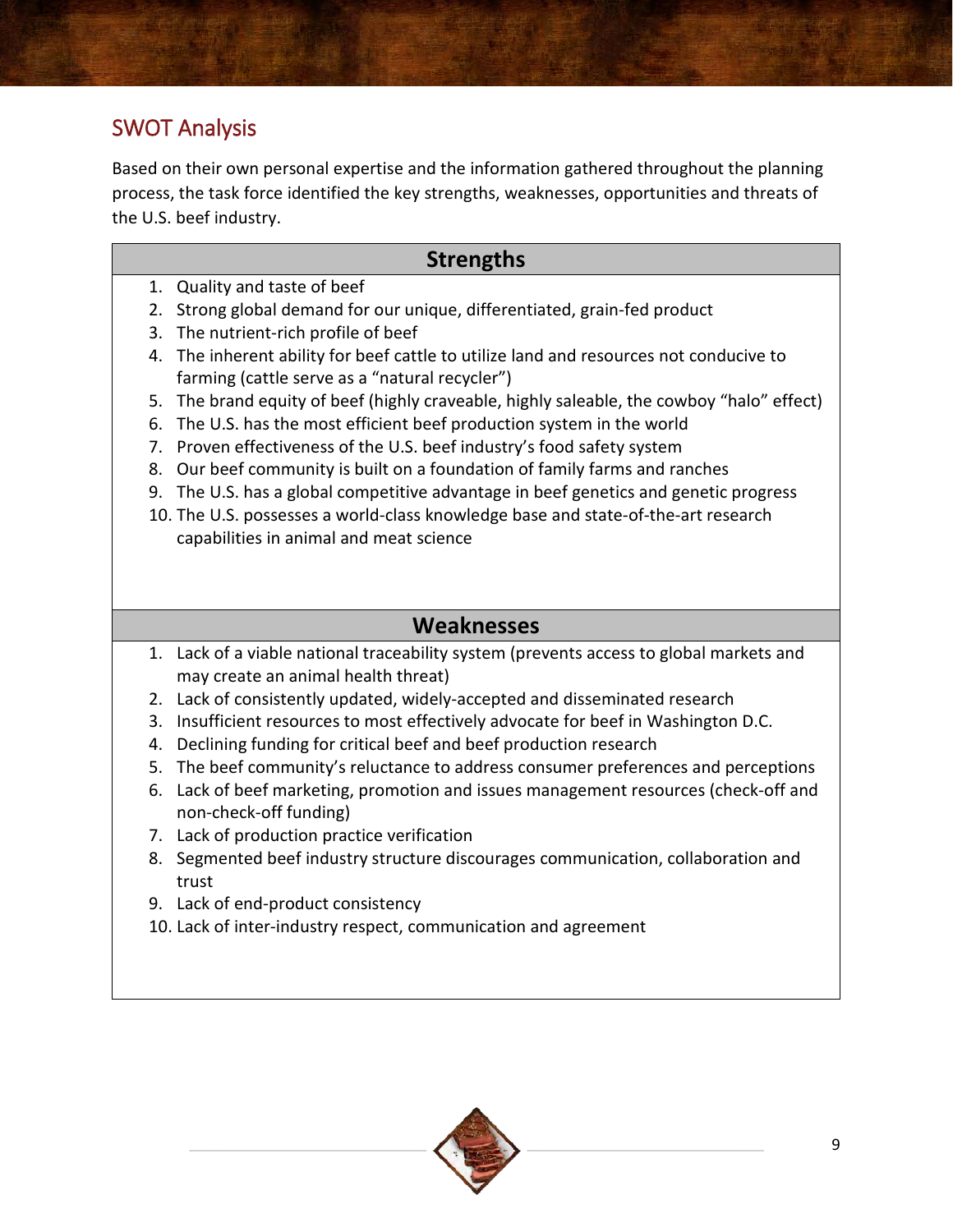## **Opportunities**

- 1. Rising export demand for U.S. grain-fed beef
- 2. Consumer demand for more information and engagement and a genuine interest in food and cooking
- 3. Increased buying power and influence of the millennial generation
- 4. The opportunity social media creates for low-cost, far-reaching communication
- 5. Increased domestic demand for diverse and branded beef products
- 6. Consumer interest/intrigue with where food comes from and how it is produced
- 7. Customer and consumer demand for increased verification of production and processing practices
- 8. Growing interest among consumers in overall "well-being" including health and nutrition
- 9. Growing interest in the value of protein as a "darling" in the food world
- 10. A large beef community that is able to share knowledge, expertise and passion for beef

## **Threats**

- 1. Increased government regulation
- 2. Misrepresentation of the attributes of beef and beef production
- 3. Growing number, and power, of anti-meat and anti-animal agriculture activists
- 4. Restrictions on the use of antibiotics for the production, care and well-being of livestock
- 5. Limited access to foreign markets due to trade barriers
- 6. Food safety concerns including salmonella, STEC and other pathogens
- 7. Environmental regulations (land, air and water)
- 8. End users dictating production practices without engagement from the rest of the supply chain
- 9. The next public relations challenge
- 10. Risk of foreign animal disease

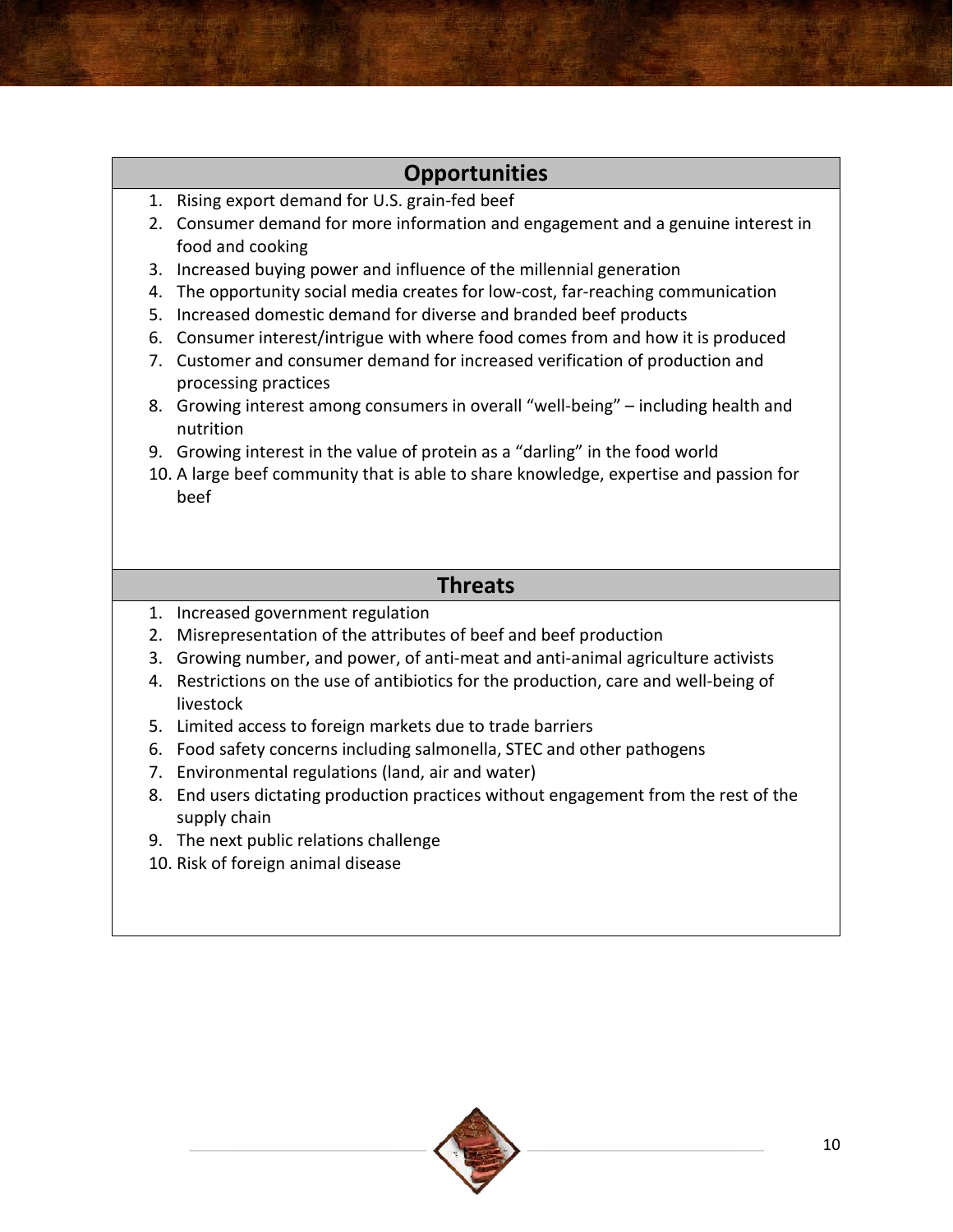# <span id="page-12-0"></span>Critical Strategic Questions

After completing the industry scan and conducting a SWOT (strengths, weaknesses, opportunities and threats) analysis, the task force identified a list of questions it considered important for the beef industry to answer. These questions served to stimulate brainstorming around essential strategies and initiatives and are listed in no specific order.

- 1. What should the U.S. beef industry do to maximize the use of social media in a positive and proactive manner?
- 2. How can we verify the best practices of production to increase consumer confidence?
- 3. How can the beef industry be more transparent in telling our story to the consumer who wants more information?
- 4. How can we take advantage of the increasing demand for high-quality beef in the global market?
- 5. How can we effectively communicate the changes that need to take place to grow world-wide demand for U.S. beef through all facets of our industry?
- 6. Are we, as an industry, set up in an appropriate manner to execute and capitalize on whatever plan is developed?
- 7. How do we better listen and respond to our customers?
- 8. How can we effectively communicate with the millennial generation in a way that increases their long-term commitment to include beef as a significant part of their family's diet?
- 9. How do we get a positive and consistent message about beef production out to millennials?
- 10. How do we measure, demonstrate and communicate the nutritional benefits of beef?
- 11. How do we increase our influence in Washington, D.C.?
- 12. How can we increase our influence in media and news coverage?
- 13. How can the beef industry hold/gain share in the dietary guidelines and become the "protein of choice"?
- 14. How can we stay ahead of meat/food safety and animal health issues?
- 15. How can we address the negative stereotypes and improve the beef industry's image to become the source of high-quality protein raised in a responsible manner?
- 16. How can the beef industry once and for all document and gain consensus from scientists and consumers that beef is a healthy food?
- 17. How can the industry help consumers trust and become comfortable with the way we produce beef?
- 18. How can we motivate producers to be proactive and progressive rather than defensive and complacent?
- 19. How can the beef check-off work most effectively with market-driven players to drive positive change that best positions beef for profitable growth?

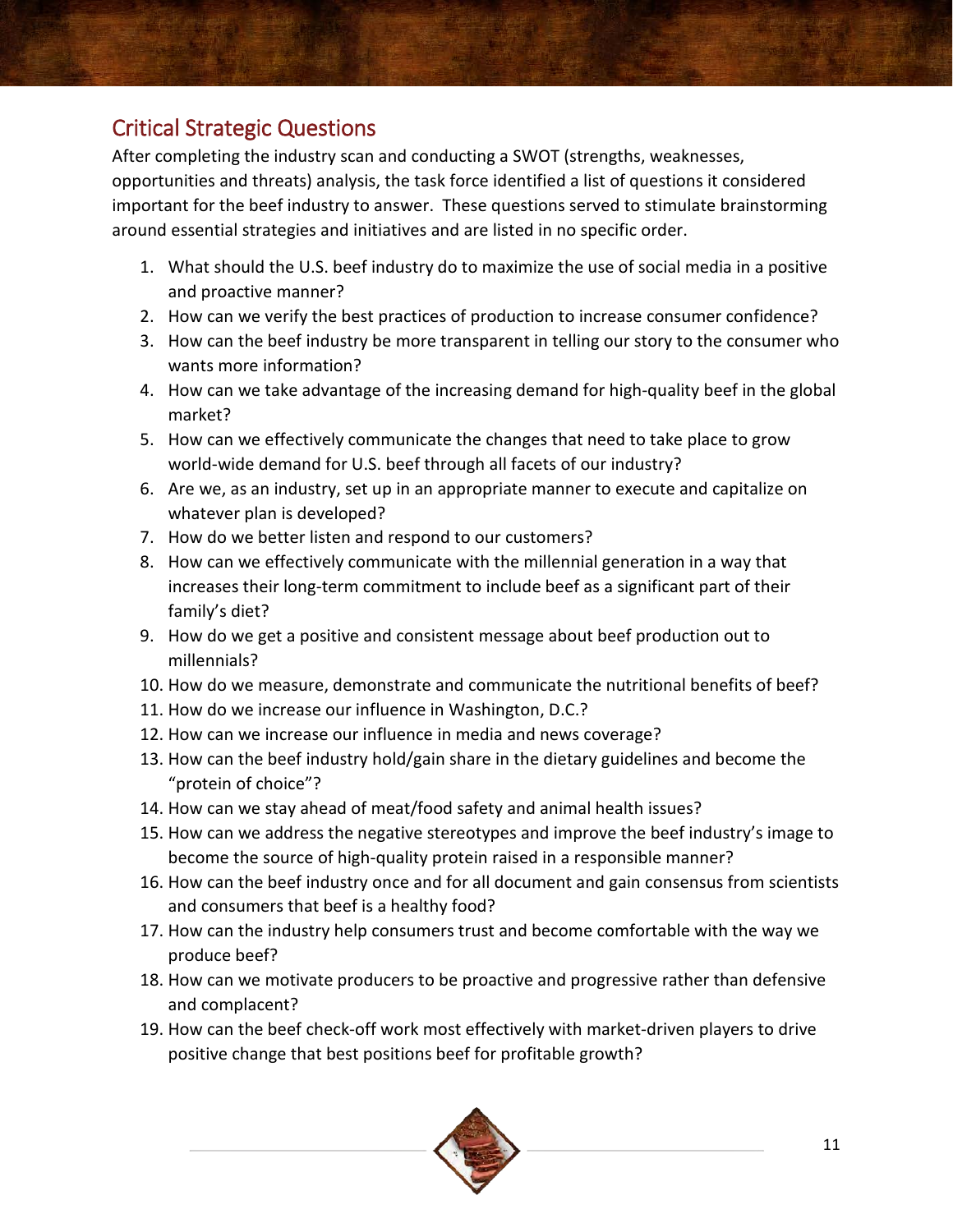# <span id="page-13-0"></span>Strategic Plan Overview

After assessing the general landscape of the beef industry, completing a comprehensive SWOT analysis and engaging the expertise and opinions of industry experts, the task force developed the following Vision and Mission to provide purpose and direction to the beef industry over the next five years.

## <span id="page-13-1"></span>Vision

*To responsibly produce the most trusted and preferred protein in the world.*

## <span id="page-13-2"></span>**Mission**

*A beef community dedicated to growing beef demand by producing and marketing the safest, healthiest, most delicious beef that satisfies the desires of an increasing global population while responsibly managing our livestock and natural resources.*

## <span id="page-13-3"></span>Strategic Objective

In an effort to target industry efforts and define a clear measure of success, the task force defined the following high-level strategic objective:

*Increase the wholesale beef demand index by 2 percent annually, over the next five years. (Use End of Year 2015 as baseline)*

While a number of different metrics and measures exist to measure beef demand, the task force prefers the wholesale beef demand index for several reasons. The wholesale demand index encompasses the value of ALL beef before it moves into the U.S. retail and food service segments and international markets, thereby capturing beef demand regardless of how or where it is ultimately sold. Furthermore, unlike other metrics, like the USDA retail price series which is only reported once per month and lags by one month, the wholesale beef demand index is based on publically available data that is reported daily, providing a more accurate and timely snapshot of demand fluctuations.

## <span id="page-13-4"></span>Core Strategies

Core strategies are defined as the broad methods that will be pursued to achieve the overall strategic objective. In this case, the task force focused on four primary core strategies that should direct the efforts of industry organizations.

- Drive growth in beef exports
- Protect and enhance the business and political climate for beef
- Grow consumer trust in beef and beef products
- Promote and strengthen beef's value proposition

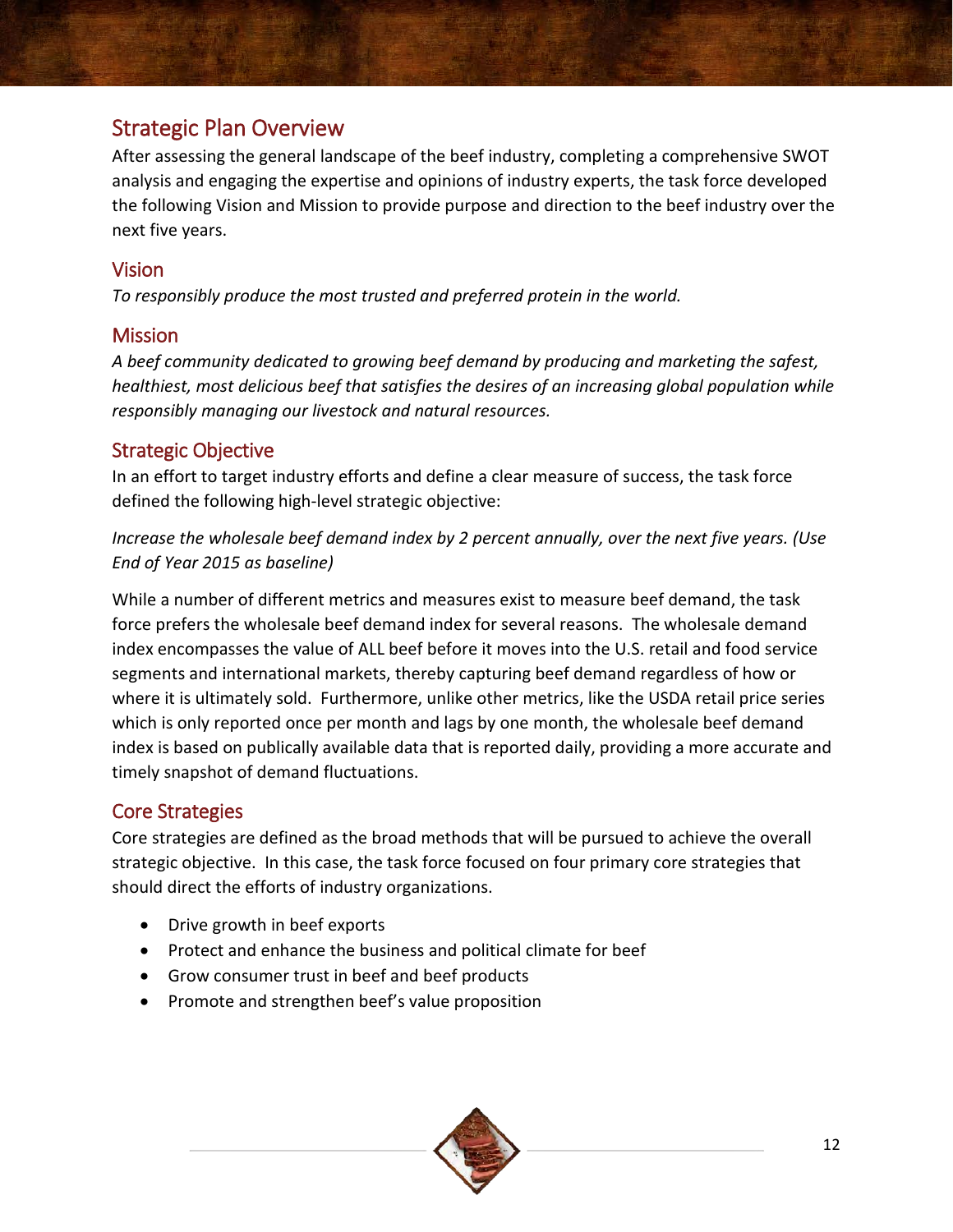## <span id="page-14-0"></span>**Goals**

The task force developed a goal for each of the four core strategies. These goals are meant to establish a clear and measurable target for the given strategy and will be used to monitor the industry's progress and success in executing the strategic plan.

#### <span id="page-14-1"></span>Strategic Initiatives

Within each core strategy, the task force identified some initiatives that describe the type of activities that should be pursued to fully implement the strategy. These initiatives are intentionally designed to provide direction without prescribing specific tactics or actions. This provides more flexibility for organizational leaders and subject matter experts to define the most effective means of implementing the strategies and achieving the goals outlined in the plan.

Given the task force's desire to focus energy and resources around the highest impact initiatives, the group elected to sort the initiatives into "A" priority and "B" priority categories.

An "A" priority initiative is defined as an initiative that is "mission critical" to achieving our strategic objective. "A" initiatives deserve a majority of the industry's focus over the next five years. Significant progress must be made in the implementation and execution of these initiatives.

"B" initiatives would have a significant and measurable impact on the overall success of the beef industry over the next five years. "B" initiatives are important and should be pursued, provided sufficient focus is first devoted to the "A" priorities.

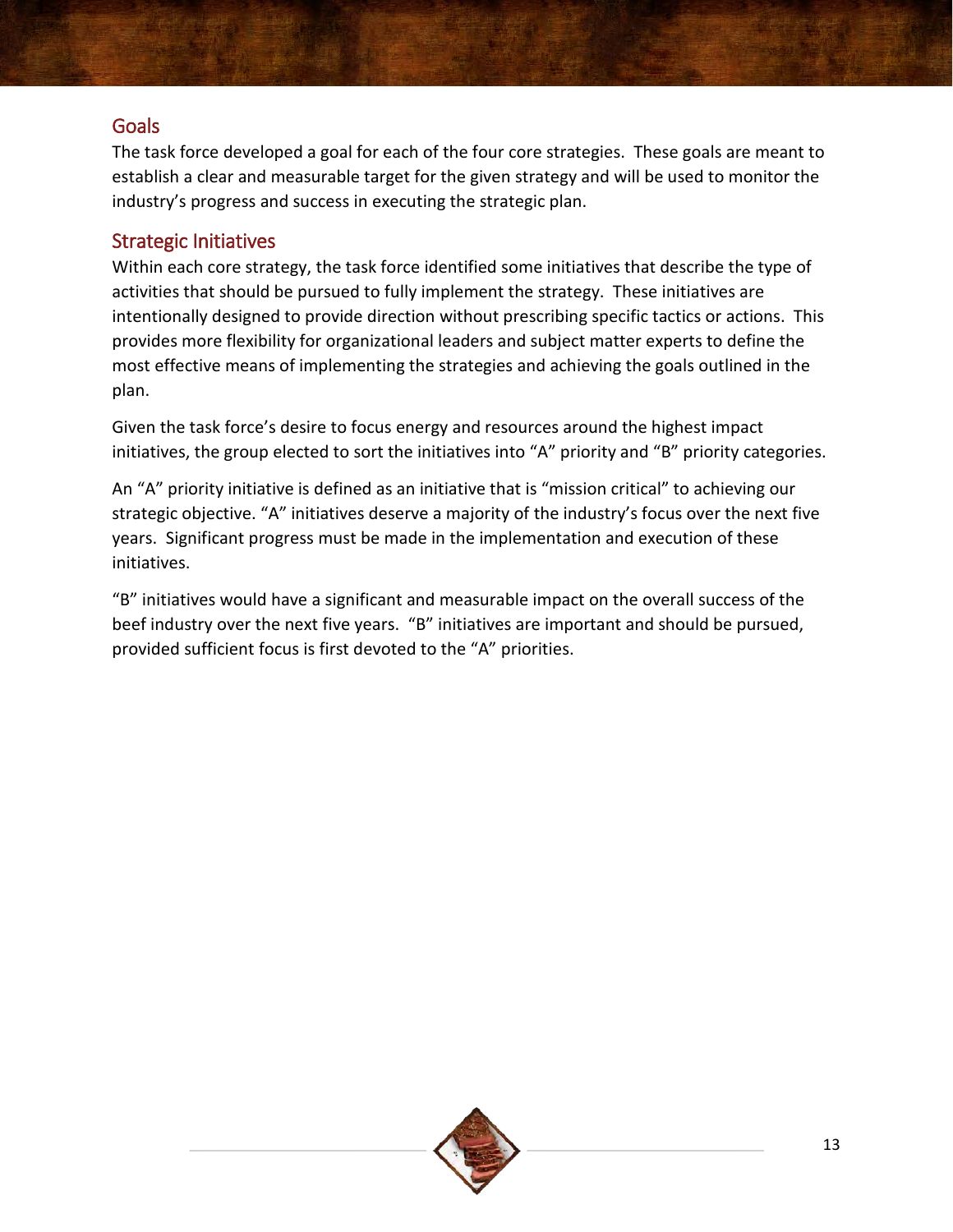# <span id="page-15-0"></span>Core Strategy: Drive growth in beef exports

## **Rationale**

- Currently, we generate \$350+ per head of additional value by exporting beef and beef products.
- The global middle class is expected to grow from 2 billion people to 4.9 billion people by 2030.
- China's middle class is expected to grow from 300 million to 640 million by 2020
- Asia's middle class spent \$4.8 billion in 2010 and is expected to spend \$32.6 billion by 2030.
- Global beef production has remained flat for the past 10 years compared to pork and poultry supplies which have been rising.
- At an average export price of \$3.27/pounds, in 2014, the U.S. is garnering a \$.75 per pound premium compared to its next closest competitor (Australia) indicating the "premium" position U.S. beef holds in the global marketplace.
- The United States is uniquely qualified to produce large volumes of the high-quality, grain-fed beef demanded by global consumers.

## **Goal**

**By 2020, grow the value of U.S. beef exports as a percent of total beef value from EOY 2015 benchmark to at least 16 percent.** 

| <b>Initiative</b>                                                                 | Prior |
|-----------------------------------------------------------------------------------|-------|
| <b>Increase Market Access</b>                                                     |       |
| Advocate for international trade and ultimately gain unfettered access to key     | A     |
| export markets.                                                                   |       |
| <b>Adopt Animal I.D. Traceability Systems</b>                                     |       |
| Secure the broad adoption of individual animal I.D. traceability system(s) across |       |
| the beef community to equip the industry to effectively manage a disease          | А     |
| outbreak while enhancing both domestic and global trust in U.S. beef and          |       |
| ensuring greater access to export markets.                                        |       |
| <b>Promote Unique Attributes of U.S. Beef</b>                                     |       |
| Promote the unique attributes of U.S. beef in foreign markets (quality, safety,   | В     |
| sustainability and nutritional value).                                            |       |

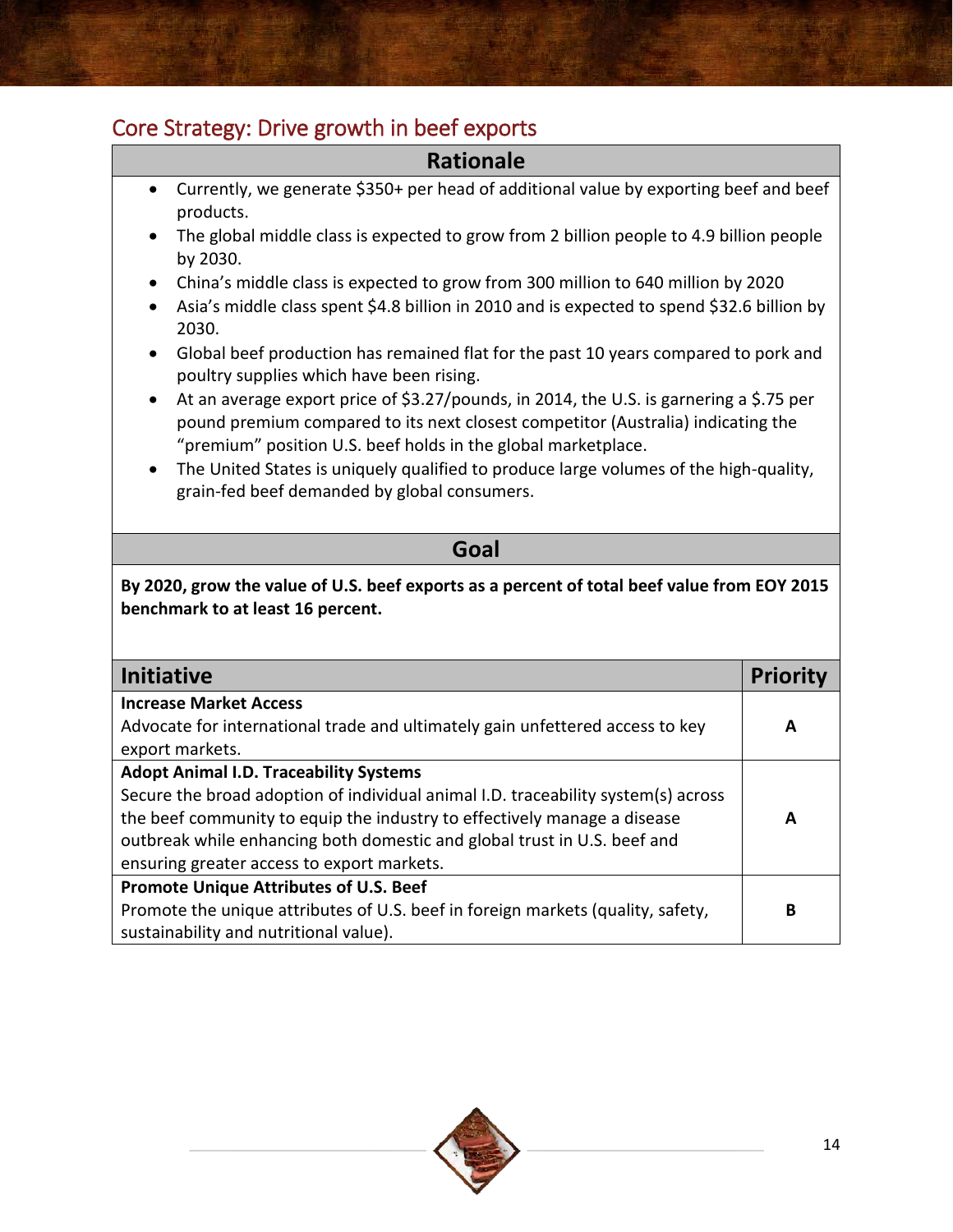# <span id="page-16-0"></span>Core Strategy: Protect and enhance the business and political climate for beef

#### **Rationale** • There seems to be an increased interest at the local, state and federal levels to regulate the agricultural industry – including beef production. • Politicians, Non-governmental Organizations (NGO's) and others are using state ballot initiatives, regulatory agencies and public relations campaigns to change agricultural production practices and limit access to production inputs and technologies. • Large retail, restaurant and food service organizations are beginning to mandate production protocols – sometimes with limited input/involvement from producers • Increases in regulations can create "barriers to entry" and make it more difficult for young producers to enter the beef business. • Tax laws can make it difficult, or impossible, to pass ranches down to the next generation. **Goal By 2020, decrease the percentage of producers saying regulations imposed on their business make it more difficult to operate freely from 72 percent to 62 percent. Initiative Priority Manage the Political and Regulatory Environment** Protect the business climate for beef against legislative policies and/or agency regulations that have a negative impact on the economic health of the beef community while supporting public policy that can improve the overall business climate for the beef community **A Ensure Beef's Inclusion in Dietary Recommendations** Develop a comprehensive strategy for effectively positioning beef as part of a healthy diet in future dietary guidelines **A Motivate Producers and Stakeholders to Engage in Policy Issues** Secure expertise to activate and energize beef, dairy and veal producers and other industry stakeholders to become more engaged in beef industry policies and issues **A Research and Innovate New Production Technologies** Assess the potential impact of a loss in key technologies and invest in necessary research to find new technologies which improve productivity, efficiency and animal well-being **B Develop Crises Management Plan** Annually assess key vulnerabilities and update crises prevention and management plans for key risks and uncertainties facing the beef community  **B**

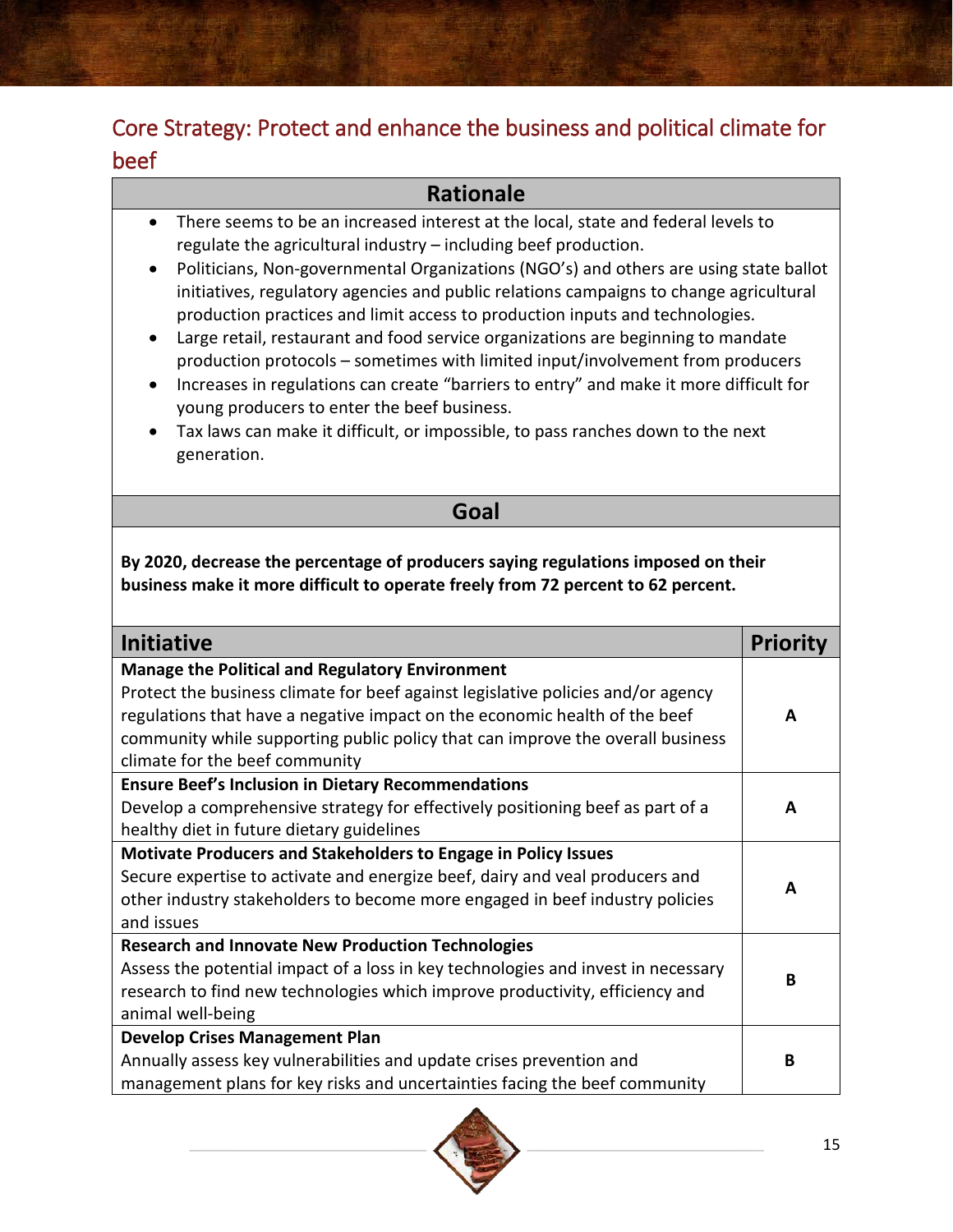| <b>Attract, Develop and Enable the Next Generation</b><br>Identify key barriers to entry into the beef industry and develop strategies to<br>attract, develop and enable the next generation into the beef business -<br>particularly in the cow/calf sector | B |
|--------------------------------------------------------------------------------------------------------------------------------------------------------------------------------------------------------------------------------------------------------------|---|
| <b>Support Global Food Security Message</b><br>Become more proactive in discussions and engaged with organizations and<br>efforts focused on global food security                                                                                            | B |

# <span id="page-17-0"></span>Core Strategy: Grow consumer trust in beef and beef production

## **Rationale**

- Consumers are increasingly interested in where food comes from and how it is grown/raised.
- There is a growing number of well-funded organizations focused on cultivating mistrust in modern agriculture production tools and practices.
- Consumers receive mixed messages regarding the healthfulness of beef.
- Only 38 percent of consumers "strongly" or "somewhat" trust that producers are committed to the welfare and well-being of livestock.

## **Goal**

**Benchmark consumer trust using the July 2015 Consumer Beef Index and set a goal for 2020.**

| Initiative                                                                       | Priori |
|----------------------------------------------------------------------------------|--------|
| <b>Ensure Antibiotic Stewardship</b>                                             |        |
| Aggressively invest in initiatives and research that ensure the responsible      |        |
| stewardship of antibiotics to safeguard human as well as animal health and well- | A      |
| being, while committing to the development and use of alternative technologies   |        |
| and practices.                                                                   |        |
| <b>Certify and Verify Production Practices</b>                                   |        |
| Facilitate the creation of a standard to certify and verify beef production and  | А      |
| management practices to address consumer concerns.                               |        |
| <b>Ensure Beef Safety</b>                                                        |        |
| Increase industry investment in beef safety and production technology research   | А      |
| and communicate the beef community's commitment to safe and healthy beef.        |        |
| <b>Protect Beef's Image</b>                                                      |        |
| Align and collaborate with a broader group of industry partners, and other       |        |
| organizations, to anticipate and combat attacks against beef, beef products and  | А      |
| today's American agriculture that undermines consumer trust.                     |        |

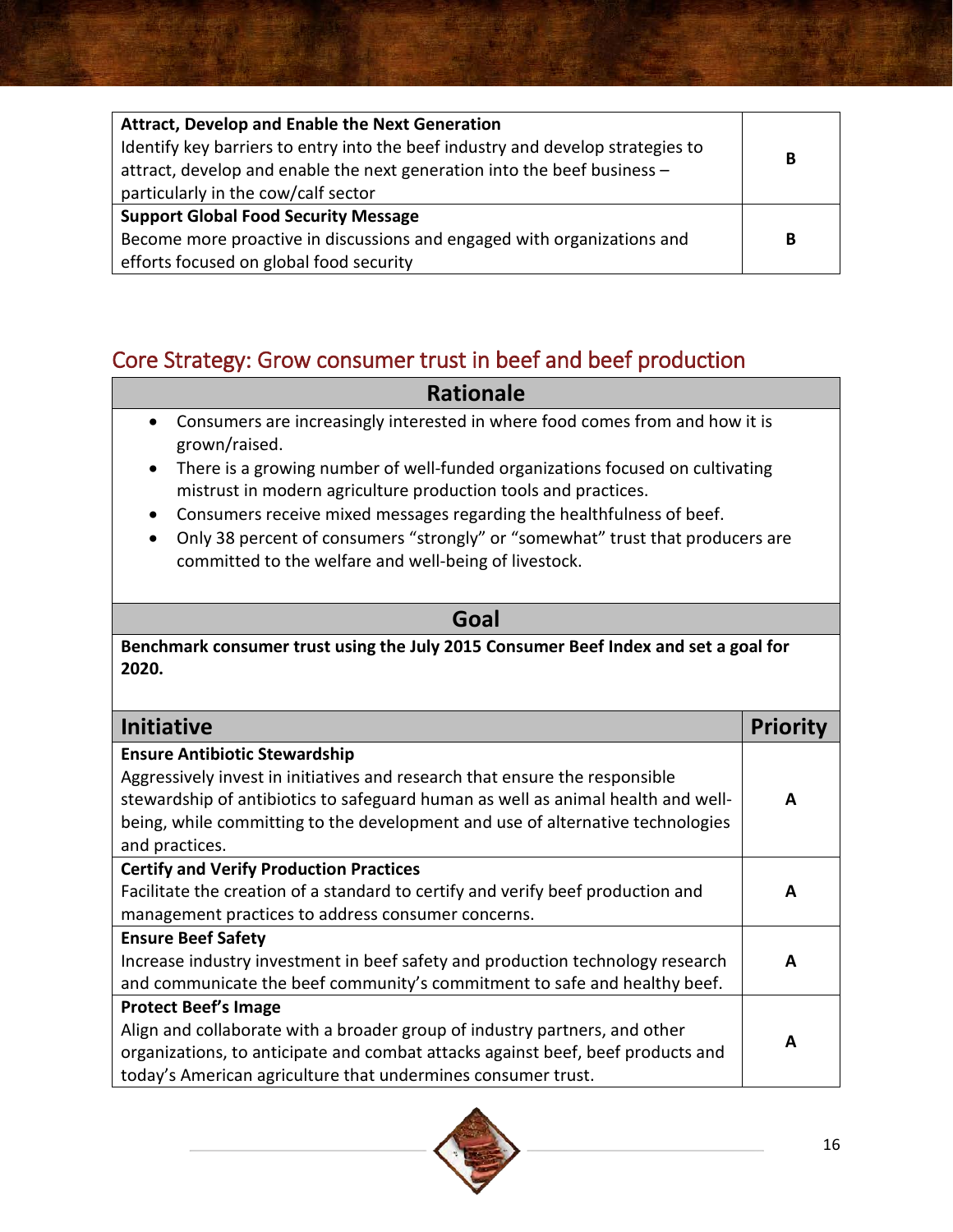| <b>Engage Beef Advocates</b>                                                   |   |
|--------------------------------------------------------------------------------|---|
| Engage the entire beef community (including beef, dairy and veal producers and |   |
| industry partners) in building consumer trust. A critical component must be    | В |
| increasing opportunities for food industry influencers to get first-hand       |   |
| experiences with beef producers and beef production practices.                 |   |

# <span id="page-18-0"></span>Core Strategy: Promote and strengthen beef's value proposition

## **Rationale**

- 50 percent of Americans believe animal protein is the best source of protein.
- 60 percent of millennials believe they can get their daily allowance of protein without eating meat.
- The primary and secondary reasons why people eat less beef are "health reasons" (38%) and "other meats seem healthier" (35%).
- Competitive meats are expected to increase production.
- Beef prices are 50 percent higher than 2009.
- In a recent Consumer Beef Index study, 34 percent of millennial parents "strongly" or "somewhat" preferred chicken compared to 31 percent who preferred beef.
- There is a growing interest from consumers to understand how animal protein production impacts the environment.
- There is an increased interest in food and food preparation:
	- o 76 percent of millennials say they like to cook
	- o 55 percent of millennials would like more information on preparing and serving beef to their children

## **Goal**

**By 2020, increase the number of consumers who agree that the positives of beef "strongly" or "somewhat" outweigh the negatives of beef by five percentage points.**

| <b>Initiative</b>                                                                | <b>Priority</b> |
|----------------------------------------------------------------------------------|-----------------|
| <b>Revolutionize Beef Marketing and Merchandising</b>                            |                 |
| Invest in efforts to revolutionize and rapidly implement innovations in the      |                 |
| presentation of beef as a convenient and essential staple of a healthy lifestyle | А               |
| (new products for domestic and global markets, packaging innovations,            |                 |
| processing innovations, merchandising innovations, preparation methods, etc.).   |                 |
| <b>Research and Communicate Beef's Nutritional Benefits</b>                      |                 |
| Invest in credible research to assess, document and communicate the value of     | А               |
| beef's nutrition and health benefits.                                            |                 |